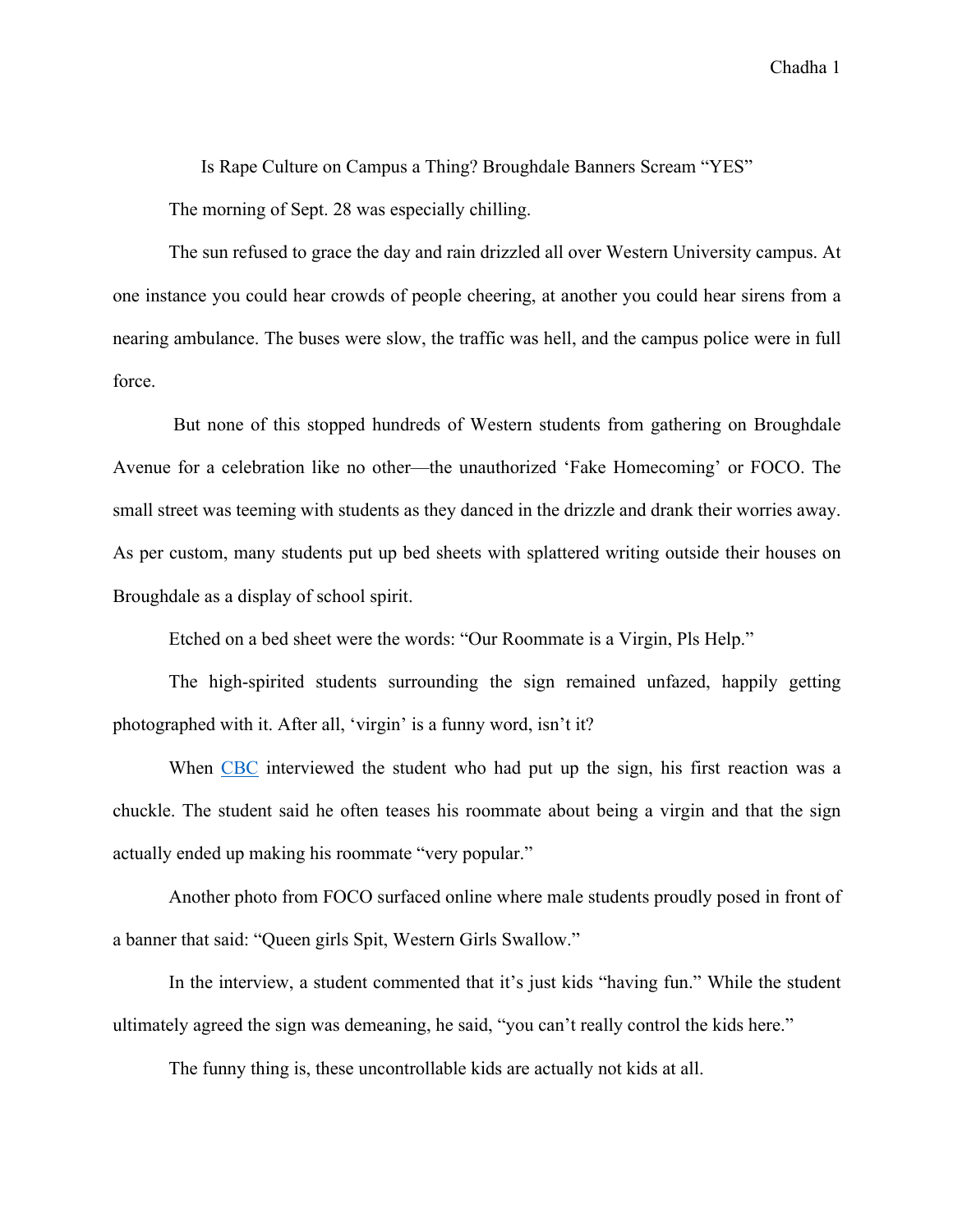In an interview with CBC, London Mayor Ed Holder said the signs on Broughdale glorified rape culture. He also said that the students who put up these signs only pretend to be "welleducated" and asked them "to grow up."

Rape culture is defined as perpetuating ideas of sexual objectification and disregard for consent. While seemingly trivial, the signs not only point towards the peer-pressure that persists in these unsanctioned parties but also normalizes reducing women to objects of sexual desire.

"You don't think much of it," said Kianna Mcnabb, a third-year English Studies student, who was present during FOCO. "It's customary to write such things in humor. I would say it's very steeped in the tradition here at Western."

What is this tradition, exactly? One of the largest and most revered research universities in Canada, Western University has been featured in *Playboy* magazine as one of the top party schools in North America.

With signs like these adorning the student parties here at Western, the implicit message is both loud and terrifying: *it's all about sex and anything goes*.

When asked if Mcnabb though the signs are offensive, she agreed. "Now that I see the backlash against it, I do understand it is wrong. Unfortunately, not everyone thinks the same way," she said.

This is not an isolated incident. During the 2016 FOCO celebration, "No means Yes" was splattered in writing on a house near the university main gates. The issue is not with graffiti on a house. The issue is with whatever goes on in the mind of a person writing this and the people who allow such banners to be paraded around. It's hard to believe that such disregard for sexual consent can come from university-educated individuals.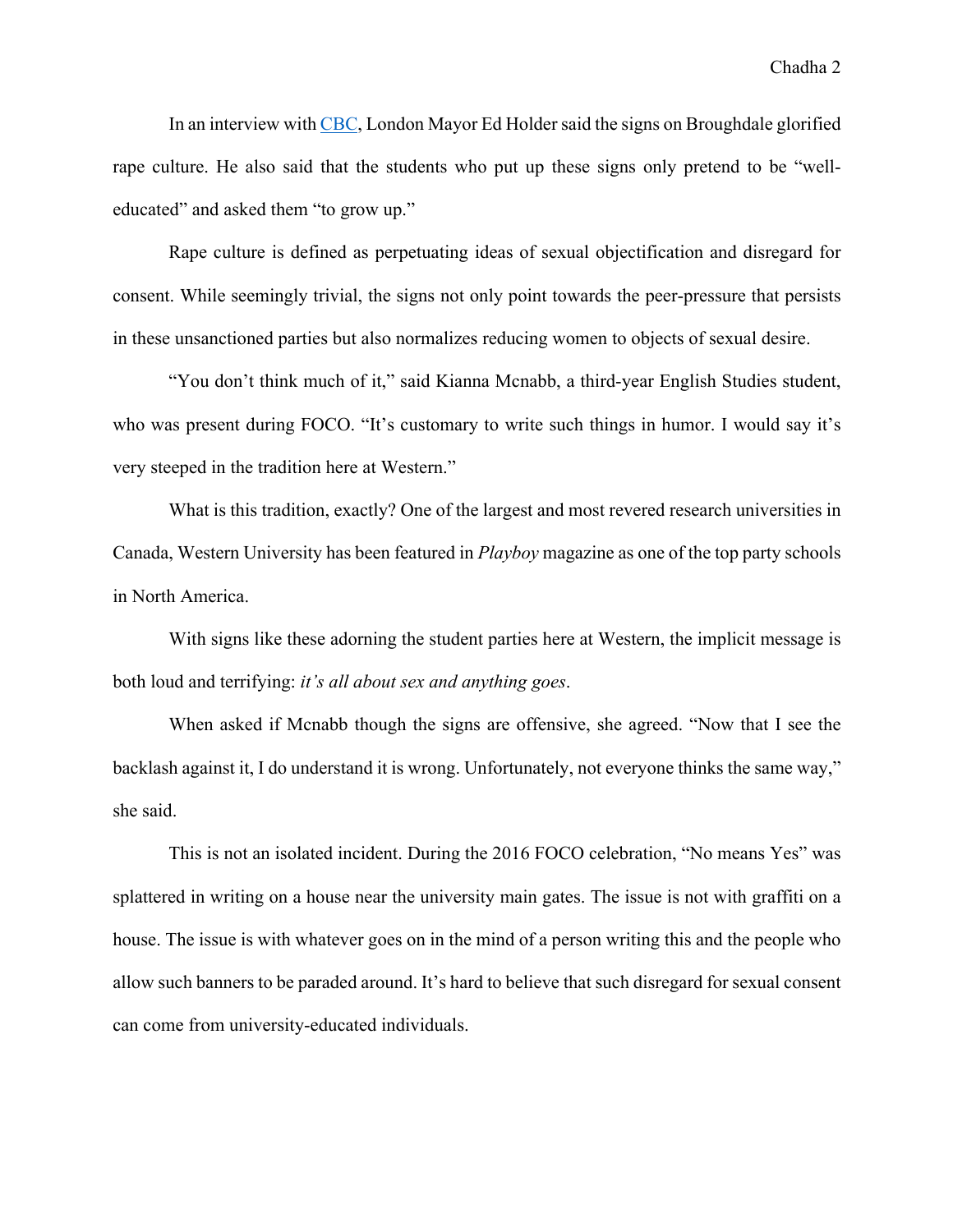In a public statement, Western's President, Dr. Alan Shepard, condemned FOCO. He said it was deeply upsetting to see such misogynistic banners in the Broughdale neighborhood and that "casual misogyny, passed off as a joke, is always corrosive." Many of the comments on Facebook said that the signs didn't mean anything—it was just a case of students having fun.

While the university has made several attempts to block FOCO celebrations, its efforts have been futile. But such problematic narratives are not confined to FOCO.

During his 2019 convocation speech, Western alumni and noted musician, Stephan Moccio created a stir, stating that when he was first coming to Western, he saw signs thanking fathers "for dropping off their virgin daughters." He then proceeded to sing a sexually explicit jingle. In the video, Moccio's remarks are followed by some laughter, speaking volumes about how ubiquitous and normalized misogyny is.

A female student who was graduating that day left the ceremony midway, her day ruined by Moccio's remarks and his subsequent smirk.

"I walked out and I'm not sorry I did," she wrote on Facebook. "I'm embarrassed and ashamed that my doctorate degree comes from a university that consistently allows and celebrates these kinds of comments during a moment when we are supposed to be celebrating students."

Hours after the ceremony, Moccio's remarks were condemned as "unacceptable" by the former president, Dr. Amit Chakma, who issued an apology.

A Grammy and Oscar-nominated musician, Moccio's profile still adorns Western's alumni page.

In another problematic convocation speech, businessperson Aubrey Dan reminisced about how he transferred to Western because of *Playboy* magazine. "According to *Playboy* magazine, at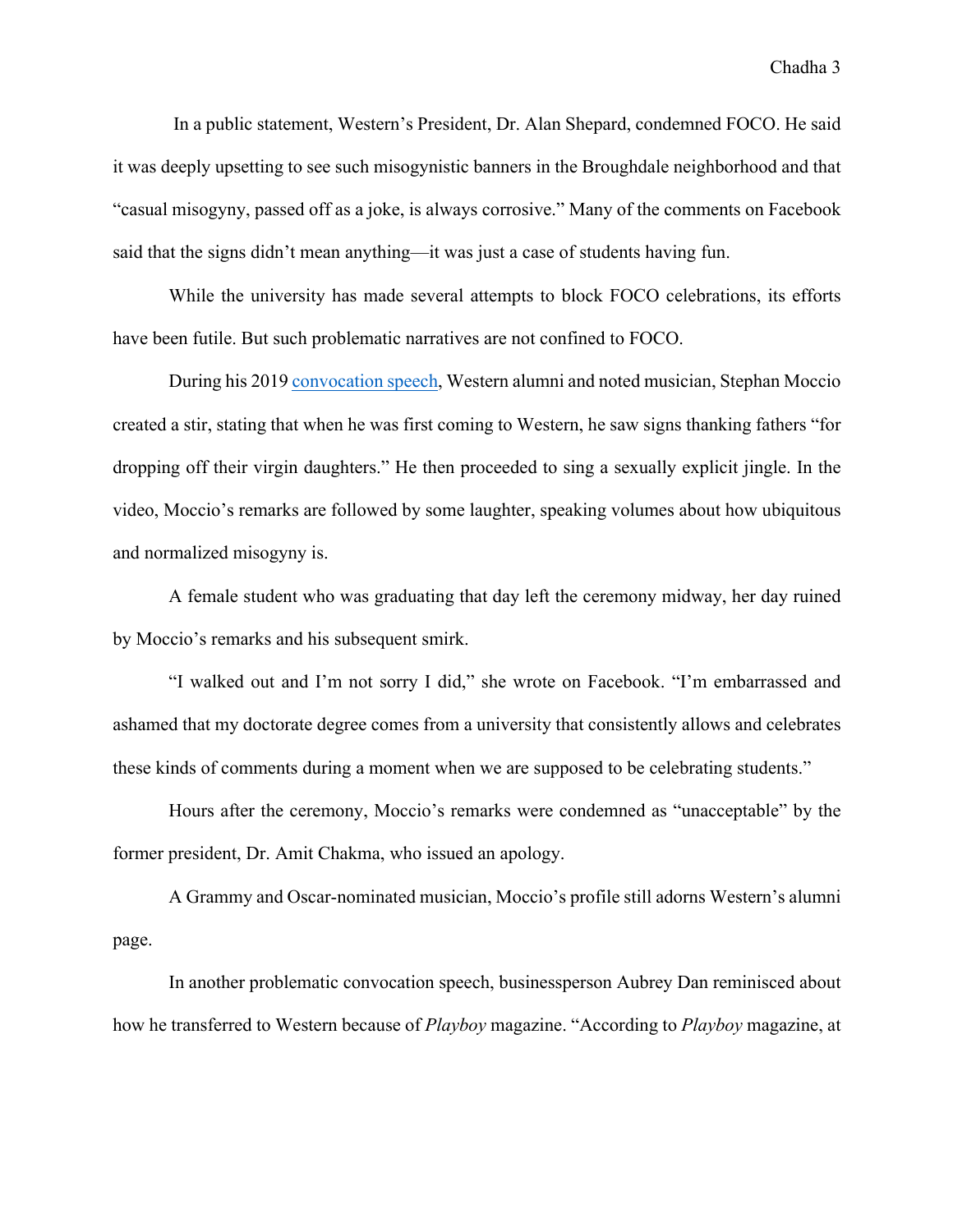that time, the women [at Western] are among the best in North America, and obviously they still are," he said.

Dan later apologized, calling the statement "a compliment."

Imagine being a young female student present during the convocation, celebrating your academic accomplishments, and having to hear a 56-year-old man 'compliment' you while citing *Playboy*. Does it feel complimentary?

Such derogatory remarks are particularly problematic for they veil the misogyny and sexism that pervades the quintessential 'college experience.' But where do we limit this nebulous 'college experience' that covertly becomes synonymous with the glorification of rape culture?

A better question: how do we limit it?

Party culture is not necessarily synonymous with rape culture. Binge-drinking and loud music are not being criticized here. But when the degradation of women is made acceptable in the spirit of a 'good time,' it echoes serious problems about how we perceive women generally.

Anna Voremberg, managing director of End Rape On Campus defines rape culture as "the idea that women and other people's bodies are for the taking and that conquest is the key to sexuality." According to Voremberg, "Campus sexual assault is because of rape culture."

Let us not forget the horrible narratives that emerged after Brock Turner, a Stanford University student, assaulted an unconscious student, Chanel Miller, at a frat party. Turner's defense team kept blaming his actions on alcohol and the fact that he was at a college party at one of the biggest party schools. In a letter, Turner's friend defended him saying that "rape on campuses is not always because people are rapists. It is because these universities market themselves as the biggest party schools in the country," conveniently shifting blame onto the idea that university party culture warrants assault.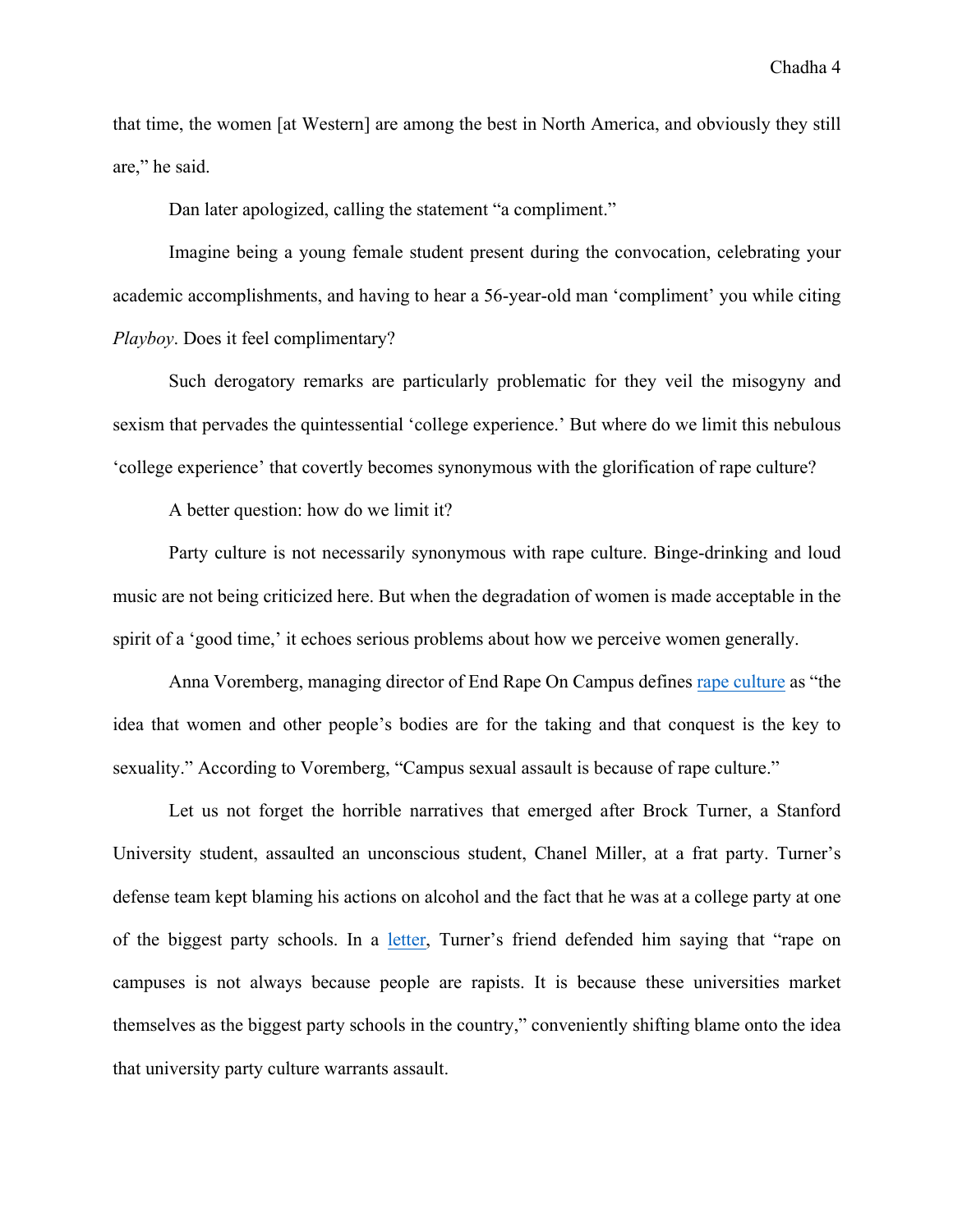Perpetrators cause sexual misconduct, not parties. But ignoring misogyny, sexism, lockerroom talk—at parties or elsewhere because of peer-pressure—can produce perpetrators. Megan White, a fourth-year student in English Studies said, "If students believe putting up signs like "No means Yes" is warranted in the spirit of partying, we don't know what else follows after that." White said, "it has become increasingly important to educate students about civil conduct, and most importantly, feminism. Because people seem to have forgotten."

Annie Nguyen, a fourth-year Film Studies student at Western said she wasn't even aware such signs were put up until much later. "I feel that while the university criticizes such incidents, it is also concerned with protecting its reputation and so these issues are not widely addressed," she said.

Urging Western's officials to take action, Nguyen said: "These instances should be made common knowledge if we want to target such a harmful mentality among students. School is not just about academics, it's also about character development"

This year, FOCO was attended by 20,000 students. If you walk down Broughdale Avenue a day after FOCO 'festivities,' you see shattered windows, crumpled beer cans near the sidewalk, and battered banners lying on the ground.

You would think these are the souvenirs of a well-enjoyed day. But the sun still refuses to shine.

Rape culture is a product of sexist and misogynistic ideologies, not partying. While many students dismissed the signs at FOCO as a trivial aspect of university party life, the signs are emblematic of serious ideological issues. Again, this is not just about one sign or one convocation speech—it is about the misogyny and disregard for consent that the students come to imbibe and